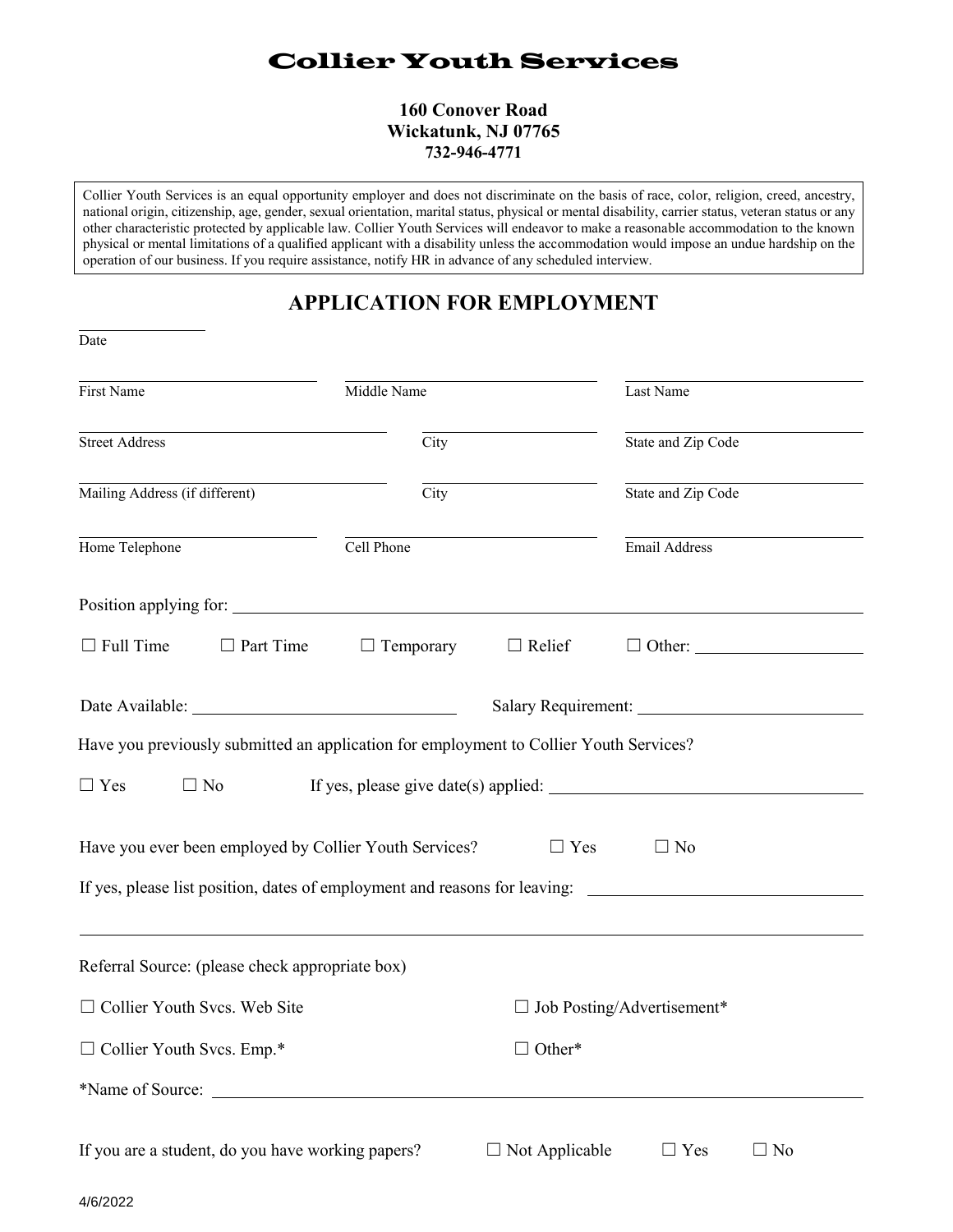### **EDUCATION**

Please list all schools attended. You may attach additional sheets if you require more space

| School Name and Address                   |  | Graduated* |    | Degree        |       |
|-------------------------------------------|--|------------|----|---------------|-------|
|                                           |  | Yes        | No | or<br>Diploma | Major |
| High<br>School                            |  |            |    |               |       |
| College or<br>University                  |  |            |    |               |       |
| Graduate<br>School                        |  |            |    |               |       |
| <b>Business or</b><br>Technical<br>School |  |            |    |               |       |

\*If hired, will you be able to provide either an original diploma or official transcript verifying degree(s) or diploma(s) conferred prior to starting employment?  $□$  Yes  $□$  No

If no, please explain:

## **PROFESSIONAL LICENSING/CERTIFICATIONS**

Please list professional licenses or certifications relevant to the position that you are applying for.

## **COMPUTER/OTHER SKILLS**

Please list any computer skills/training which is relevant to the position you are seeking.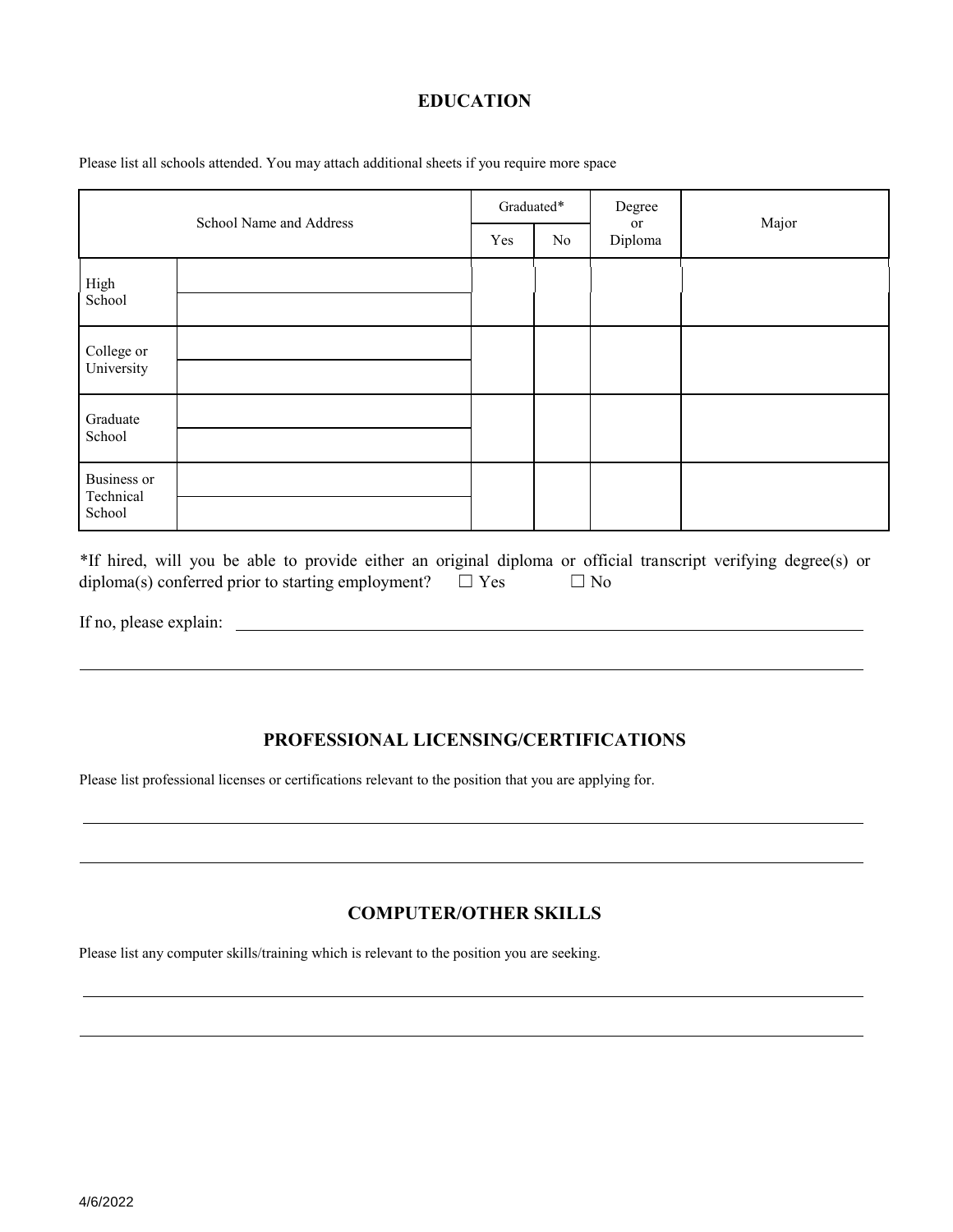#### **EMPLOYMENT HISTORY**

Even if you have submitted a resume, please complete this section of the application. List all previous work experience. Begin with any present positions and work back to your first position.

| <b>Employer Name</b> | <b>Employment Dates</b> |            | Job Title               |
|----------------------|-------------------------|------------|-------------------------|
| Address              | From (Mo/Yr)            | To (Mo/Yr) | Responsibilities        |
|                      |                         |            | Supervisor's Name/Title |
| Telephone            |                         |            | Reason for leaving      |
| <b>Employer Name</b> | <b>Employment Dates</b> |            | Job Title               |
| Address              | From (Mo/Yr)            | To (Mo/Yr) | Responsibilities        |
|                      |                         |            | Supervisor's Name/Title |
| Telephone            |                         |            | Reason for leaving      |
| <b>Employer Name</b> | <b>Employment Dates</b> |            | Job Title               |
| Address              | From (Mo/Yr)            | To (Mo/Yr) | Responsibilities        |
|                      |                         |            | Supervisor's Name/Title |
| Telephone            |                         |            | Reason for leaving      |
| <b>Employer Name</b> | <b>Employment Dates</b> |            | Job Title               |
| <b>Address</b>       | From (Mo/Yr)            | To (Mo/Yr) | Responsibilities        |
|                      |                         |            | Supervisor's Name/Title |
| Telephone            |                         |            | Reason for leaving      |

|  | Can we contact all former employers for a reference? $\Box$ Yes $\Box$ No |  |  |  |
|--|---------------------------------------------------------------------------|--|--|--|
|--|---------------------------------------------------------------------------|--|--|--|

If no, please explain: